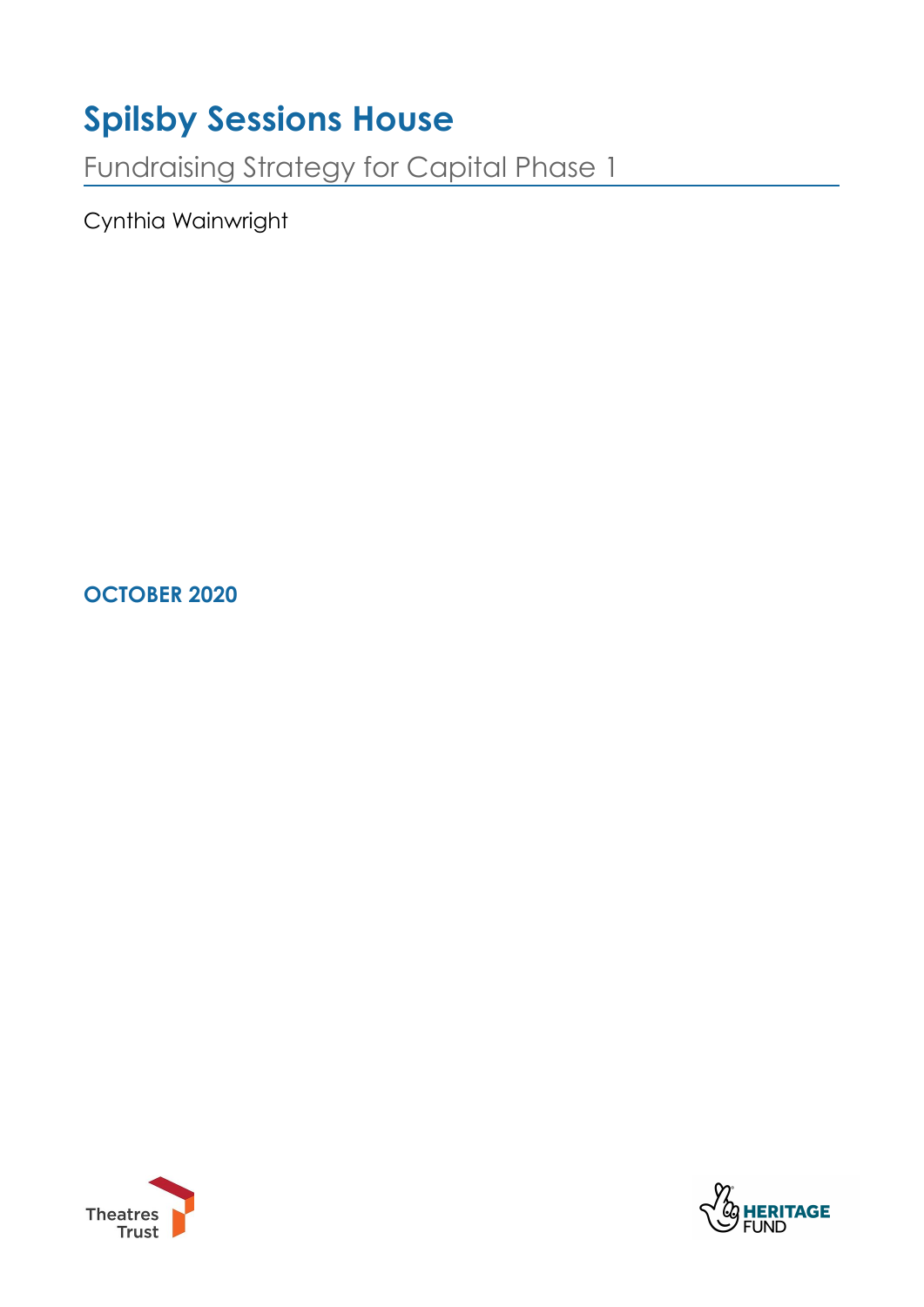# **CONTENTS**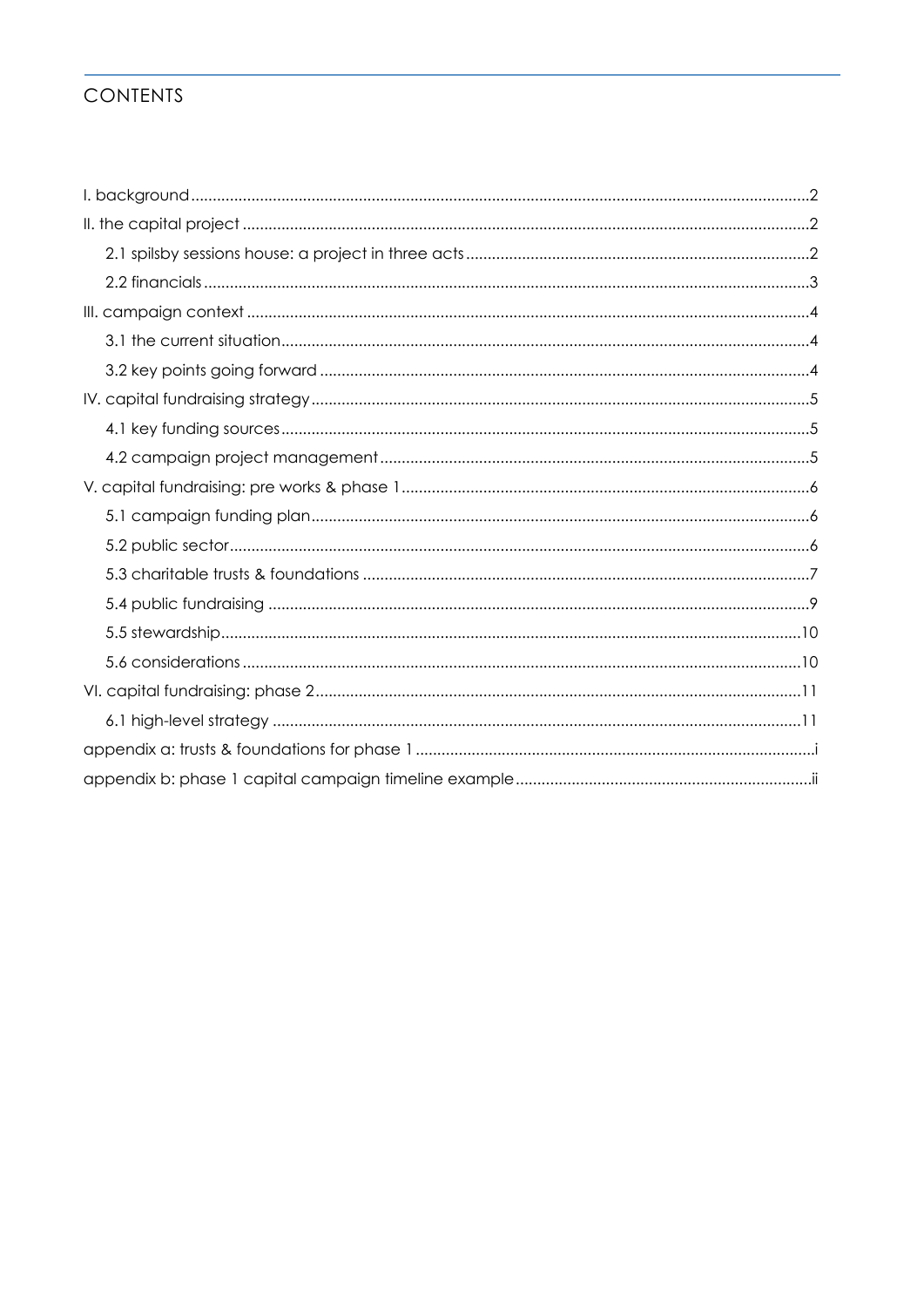# <span id="page-2-0"></span>I. BACKGROUND

Spilsby Sessions House (SSH) is a small heritage and arts organisation, serving a rural community in east Lincolnshire. It presents a mixed arts programme (comedy, live music, theatre and visual art) using the Grade IIlisted Spilsby Theatre (aka the Sessions House) as its venue and operations base. The Theatre is the only dedicated arts venue in the locality. Working with local and regional partners, SSH has enabled the annual Spilsby Light Night since 2018, funded by Arts Council England (ACE). SSH is currently working with stakeholder Different Light to present "Hope & Light", a Covid-safe digital arts project, commissioned by East Lindsey District Council, which is planned for Christmas 2020. A small team manage SSH operations, learning and volunteering. SSH is a limited company with a pending application for charitable status (as Spilsby Sessions House Ltd).

SSH is giving new life to Spilsby Theatre, which sits within the Spilsby Town Centre Conservation Area. The building is a local landmark and was originally the area's prison and court house. It survives now as an important part of the town's rich heritage. It is currently owned by the Dandelion Trust, who have been unable to maintain the historic site, leading to significant deterioration of the building's fabric. This has resulted in it being added to the Theatres at Risk Register in 2015, after the auditorium roof and ceiling became unsafe. Since then, SSH have used the Sessions House Lounge to present their programme of activity and events. SSH is not currently funded by ACE through project grants or National Portfolio Organisation status, but it is in the process of building a good relationship with ACE North.

An initial viability study of the site was made possible by grants secured from the Architectural Heritage Fund and the National Lottery Heritage Fund (NLHF) in 2018. A programme of capacity building and feasibility work is currently underway, funded by the Theatres Trust and NLHF. As part of this second round of work, Cynthia Wainwright has been appointed as Fundraising Consultant to develop SSH's fundraising strategy to support a phased capital campaign.

# <span id="page-2-1"></span>II. THE CAPITAL PROJECT

### <span id="page-2-2"></span>2.1 SPILSBY SESSIONS HOUSE: A PROJECT IN THREE ACTS

SSH now has the opportunity to purchase the Spilsby Theatre/Sessions House building from the Dandelion Trust, in order to create a flexible space for performing arts, cinema, events and community use (eg fitness and wellbeing, venue hire, amateur arts). It is working with Tim Ronalds Architects (Wilton's Music Hall) and Culver-Dodds Cultural Consultancy to produce costings for the capital restoration and refurbishment, as well as a sustainable business plan for its future operations. The new space will provide a main auditorium, function room, bar foyer, green room, workshop, café, and offices/studio spaces for hire to small businesses. Access to the existing prison cells will also be provided, supported by a larger site-specific heritage programme of interpretation and engagement.

The benefits of the project are two-fold, improving the material condition of a nationally important historic building and valuable community asset, while providing high-quality arts and heritage provision for a rural area. Spilsby serves an immediate catchment of 8,000 people, but has a wider reach of c. 590,000 who are within a 60-minute drive time. Spilsby has no cinema and without SSH, residents would be required to travel to Skegness and Boston for live performances (Culver-Dodds Viability Appraisal, 2018). Such local cultural provision would also provide career-development and employment opportunities for local artists, early-career arts professionals and young people.

SSH have been in close discussions with NLHF and Historic England about their plans for the building. They have taken on board NLHF's advice that a phased capital project is more likely to attract the funding required, while also allowing SSH to develop its organisational capacity to manage and programme the site as a mixed arts and heritage venue. The SSH Project Team have now agreed a three-phase approach comprising: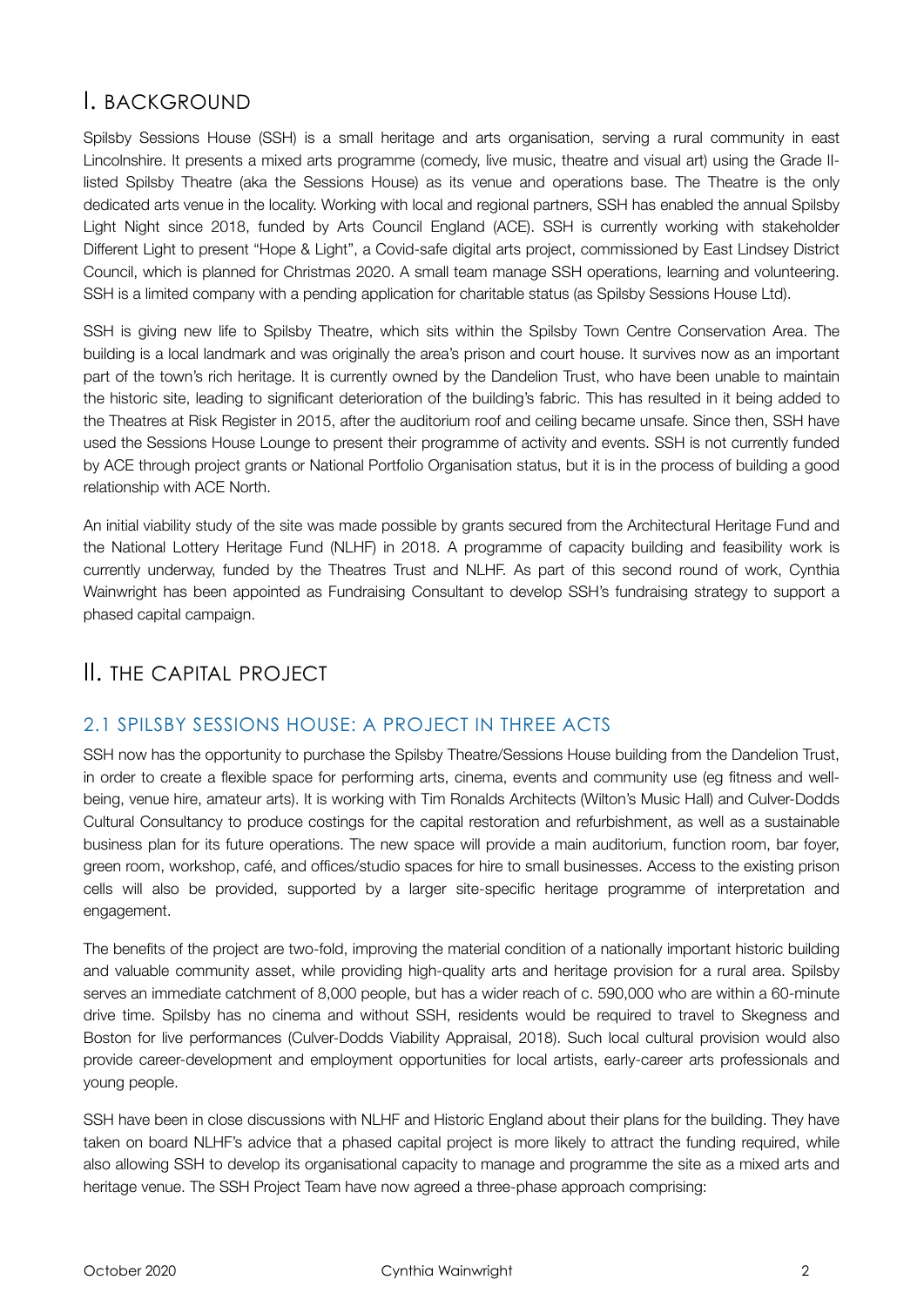- Pre Works & Phase 1 funding the building purchase, making the site watertight, and enabling temporary 'meanwhile' use of the courtroom and smaller rooms for a combined arts and heritage engagement and events programme, including audience and partnership development work
- Phase 2 providing a fully operational venue, including fit-out of the main space and creation of the café, bar foyer, kitchen, toilets and office/studio rental spaces (West side works)
- Phase 3 final project work including preservation of the historic facade and forecourt, and the provision of the function room and additional toilets (East side works).

This fundraising strategy will support the initial Pre Works and Phase 1 project. It also provides initial, high-level guidance for Phase 2.

# <span id="page-3-0"></span>2.2 FINANCIALS

The entire capital project cost is estimated at c. £4.35m (inc. VAT) spread over the three phases. The Phases covered by this fundraising strategy total £3.5m as detailed in the table below.

| <b>Capital Costs by Phase</b>                               |            |
|-------------------------------------------------------------|------------|
| Pre Works & Phase 1 (inc. related arts & heritage activity) | £1,286,650 |
| Phase 2                                                     | £2,225,000 |
| <b>TOTAL</b>                                                | £3,511,650 |

Substantial funding will be sought from the National Lottery Heritage Fund for Pre Works/Phase 1 and a slightly smaller proportion for Phase 2. A significant amount will need to be secured through grants from charitable trusts and foundations, with some match-funding to be sought from Historic England (Pre Works & Phase 1) and ACE (Phase 2). Public fundraising campaigns will supplement fundraising for both Phases. This will have the added benefit of developing a donor base for ongoing operations.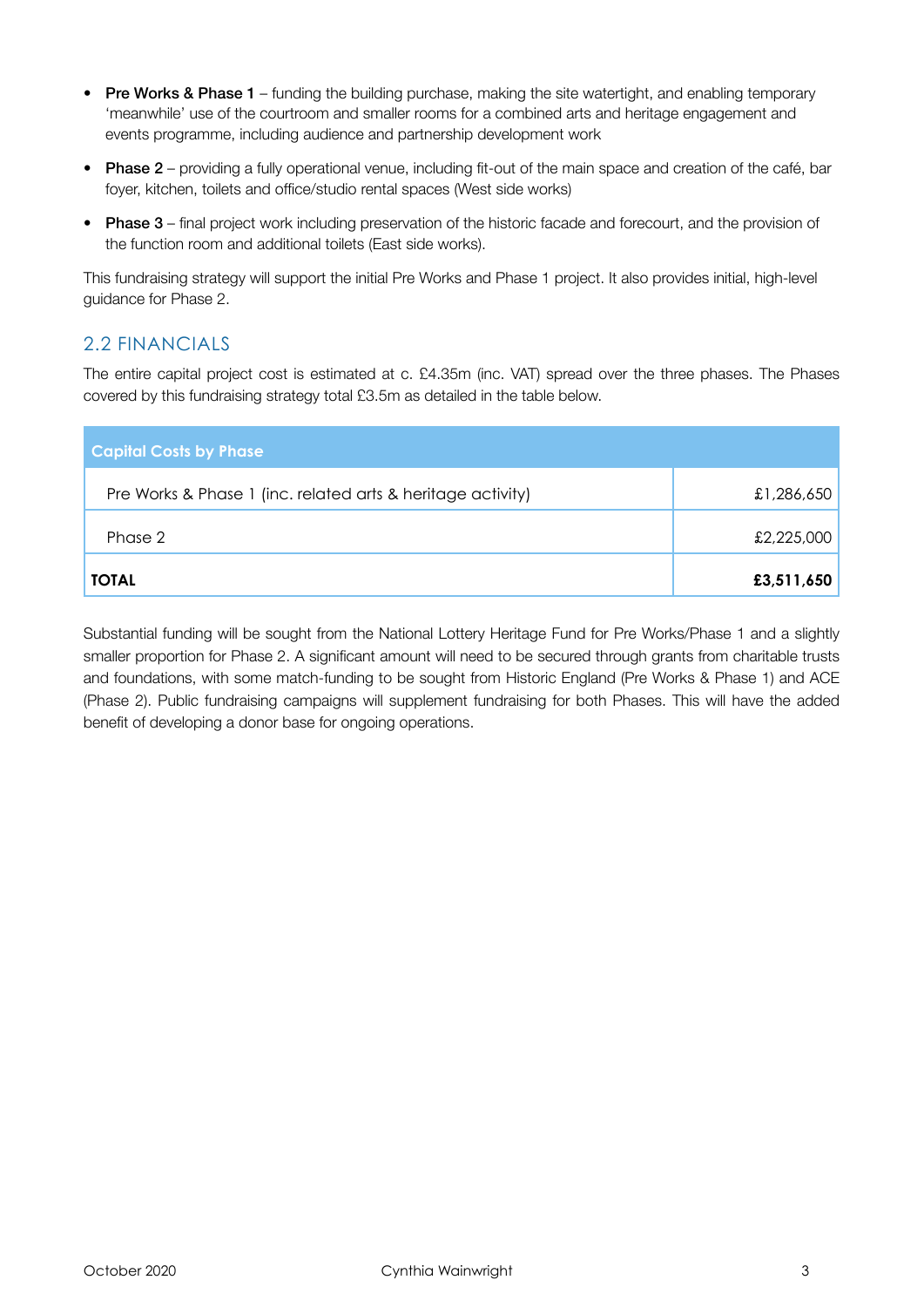# <span id="page-4-0"></span>III. CAMPAIGN CONTEXT

# <span id="page-4-1"></span>3.1 THE CURRENT SITUATION

The team at Spilsby Sessions House is committed to serving the local community through cultural provision and well-being support, while aspiring to create a key regional venue for live performance. Through the life of the project, SSH has proven itself more than capable of developing the skills required to plan and solicit development funding from national public sector bodies and specialist trusts. It has also launched a burgeoning individual giving programme via its Friends scheme. The membership scheme is promoted via the SSH website. These skills and experience will be an asset to the team as it undertakes the Phase 1 capital campaign.

# <span id="page-4-2"></span>3.2 KEY POINTS GOING FORWARD

An initial SWOT analysis of the project, from a fundraising perspective, highlights points to be aware of.

|   | <b>STRENGTHS</b>                                                                                                                                                                              |           | WEAKNESSES                                                                                                                                                                                                          |
|---|-----------------------------------------------------------------------------------------------------------------------------------------------------------------------------------------------|-----------|---------------------------------------------------------------------------------------------------------------------------------------------------------------------------------------------------------------------|
|   | Established track record of providing arts and well-being<br>programming for the locality and region                                                                                          | $\bullet$ | Location is outside of NLHF Priority Area (North East<br>Lincolnshire)                                                                                                                                              |
| ٠ | Established reputation for collaborative working with<br>regional and local partners                                                                                                          | $\bullet$ | Relationships and/or track records with major trusts and<br>foundations will need to be established                                                                                                                 |
| ٠ | Committed to serving the community and widening<br>participation in heritage, culture & the arts                                                                                              | $\bullet$ | Individual supporter base will need to be grown<br>significantly                                                                                                                                                    |
| ٠ | Growing network of local and regional creative<br>organisations who can advocate on behalf of SSH,<br>share advice and act as partners for heritage & arts<br>activity                        | ٠         | Staff resource is limited for fundraising; support from<br>Project Team, advocates and freelance staff will be<br>essential                                                                                         |
| ٠ | Small membership scheme is in place and can be<br>grown over the course of the campaigns                                                                                                      |           |                                                                                                                                                                                                                     |
|   | The building's iconic nature and role within the area                                                                                                                                         |           |                                                                                                                                                                                                                     |
|   | <b>OPPORTUNITIES</b>                                                                                                                                                                          |           | <b>THREATS</b>                                                                                                                                                                                                      |
|   | Community views identifying the need for an arts venue<br>(live performance & cinema) and venue for community<br>should translate to local support for the project (Viability<br>Report 2018) | $\bullet$ | Covid-19 crisis has resulted in uncertainty across all<br>areas, particularly fundraising and mixed-model income<br>generation (eg ticket sales, cafe and retail) as well as<br>restrictions on live performance    |
|   | Location is well suited to widening participation, cultural<br>engagement and well-being provision for rural<br>communities<br>Project could fit well with NLHF 2019-24 strategic             | $\bullet$ | The high profile and complex funding needs of the<br>Grimsby Ice Factory capital project could cause<br>competition with charitable trusts & foundations (nb<br>NLHF and AHF funding secured in 2020 for Peterson's |
|   | outcome focussed on well-being (eg Men's Shed)                                                                                                                                                |           | Smokehouse phase)                                                                                                                                                                                                   |
| ٠ | Existing membership could be used to build individual<br>donor base for capital campaign                                                                                                      | ٠         | Trust & foundation targets will be particularly challenging<br>for Phase 2                                                                                                                                          |
|   | Collaborative working with other arts organisations<br>should be attractive to ACE, particularly with National<br>Portfolio Organisation SO Festival                                          | $\bullet$ | Phase 2 individual giving targets may be challenging<br>locally; good stewardship will help alleviate donor fatigue                                                                                                 |
|   | Good potential for future work with SO Festival locally<br>and in Denmark                                                                                                                     |           |                                                                                                                                                                                                                     |
|   | Regional venues identified in the Viability Report provide<br>evidence of successful fundraising and income<br>generation for similar rural arts/heritage projects                            |           |                                                                                                                                                                                                                     |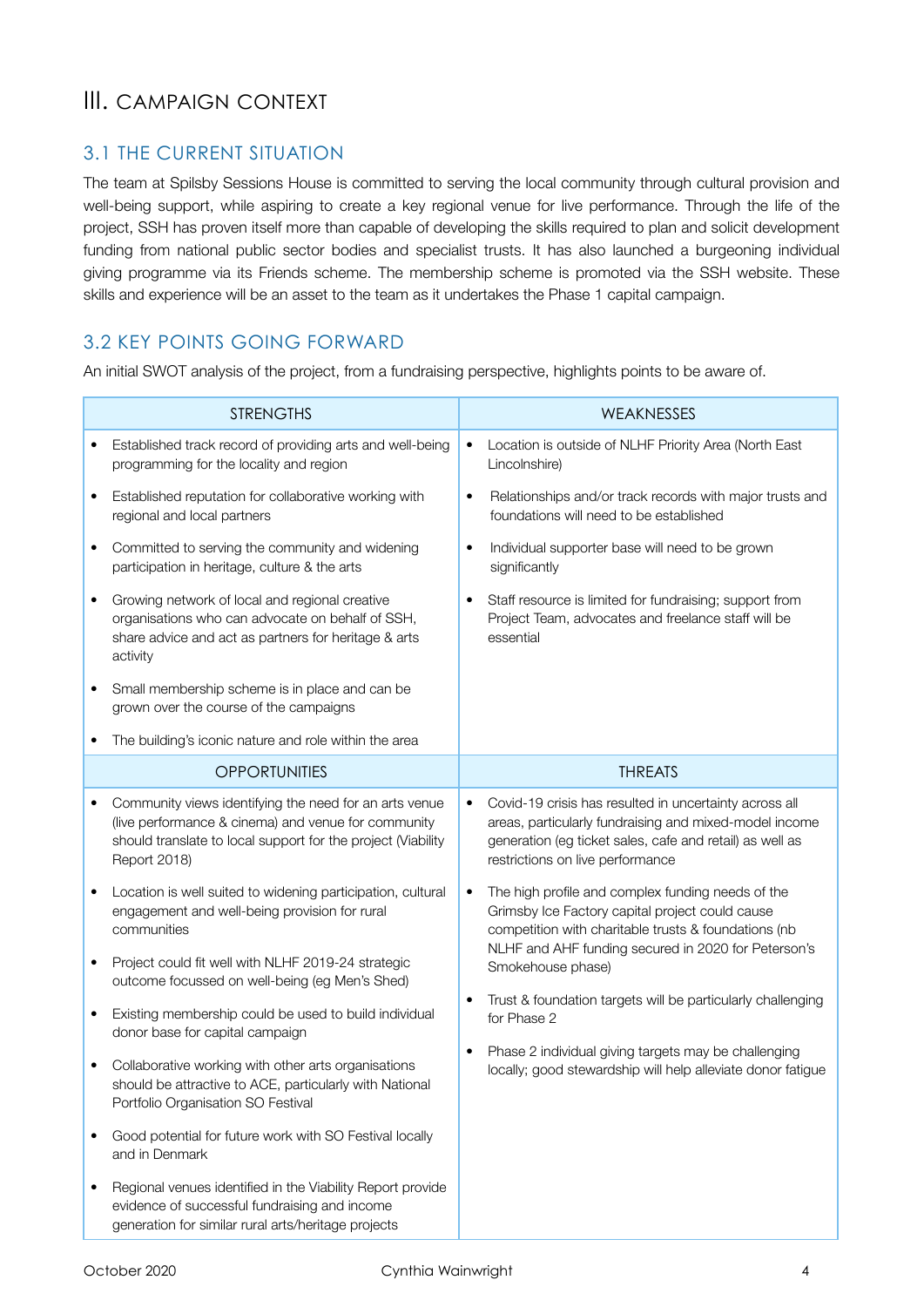# <span id="page-5-0"></span>IV. CAPITAL FUNDRAISING STRATEGY

# <span id="page-5-1"></span>4.1 KEY FUNDING SOURCES

There is no question that, given the current fundraising landscape (i.e. the consequences of the Covid-19 crisis), the targets for each Phase of the Sessions House capital project will be challenging. The table below provides a summary of the funding sources and targets for Phase 1. These targets include a degree of probability/risk (see Risk in section 5.5).

| Capital Funding Sources: Suggested Targets for Pre Works / Phase 1 |            |         |  |  |
|--------------------------------------------------------------------|------------|---------|--|--|
| National Lottery Heritage Fund                                     | £990,720   | 77%     |  |  |
| Arts Council England                                               | £0         | 0%      |  |  |
| Other public sector funders                                        | £30,000    | 2%      |  |  |
| Trusts & Foundations                                               | £256,250   | 20%     |  |  |
| Public Fundraising Campaigns & Events                              | £6,180     | $< 1\%$ |  |  |
| Crowdfunding                                                       | £3,500     | $< 1\%$ |  |  |
| Corporates                                                         | £O         | 0%      |  |  |
| <b>TOTAL</b>                                                       | £1,286,650 |         |  |  |

These source projections require a significant amount of funding to be raised by a young, rural organisation. Pre Works/Phase 1 is dependent on a large grant from NLHF, which should be achievable given past and on-going discussions between SSH and NLHF officers. The Trusts & Foundations target for this Phase should also be achievable, but is likely to require c. 15 separate trust applications.

Capital campaigns and their phases are usually divided into Quiet and Public stages, with a campaign only going "public" (eg with press and public fundraising) once 50% min. of the target is secured in gifts and pledges. Some capital campaigns use a 60% or higher threshold, depending on their appetite for risk. The strategy above follows this model, with Public Fundraising coming toward the end of the Phase 1 campaign (see 5.1).

Pre Works/Phase 1 will provide a practice run for the more challenging Phase 2 campaign, which will see 35% of funding secured from Trusts & Foundations; 4% from Individual Giving schemes; 3% from public campaigns, crowdfunding and events, and <1% from Corporate Giving. This leaves 58% to come from public sector sources, including 44% from NLHF.

# <span id="page-5-2"></span>4.2 CAMPAIGN PROJECT MANAGEMENT

It is recommended that a Capital Development sub-committee is formed from within the Project Team to support the capital project, in order to delegate responsibility for various fundraising activities (Trusts, Individual Giving, Public Fundraising, etc) and to maintain momentum. It would be extremely difficult for one SSH team member to take on the entirety of the capital fundraising (or its management) without support.

The sub-committee may operate informally, but regular reporting on fundraising should feature in order to monitor and drive progress. SSH may also wish to recruit a small number of volunteers to join the sub-committee, who might then take on responsibility for parts of the public fundraising campaigns or help recruit individual donors. The focus should be on recruiting potential sub-committee members who might also be able to contribute to the campaign by making introductions, advocating for the campaign, or by managing fundraising events or online fundraising activity.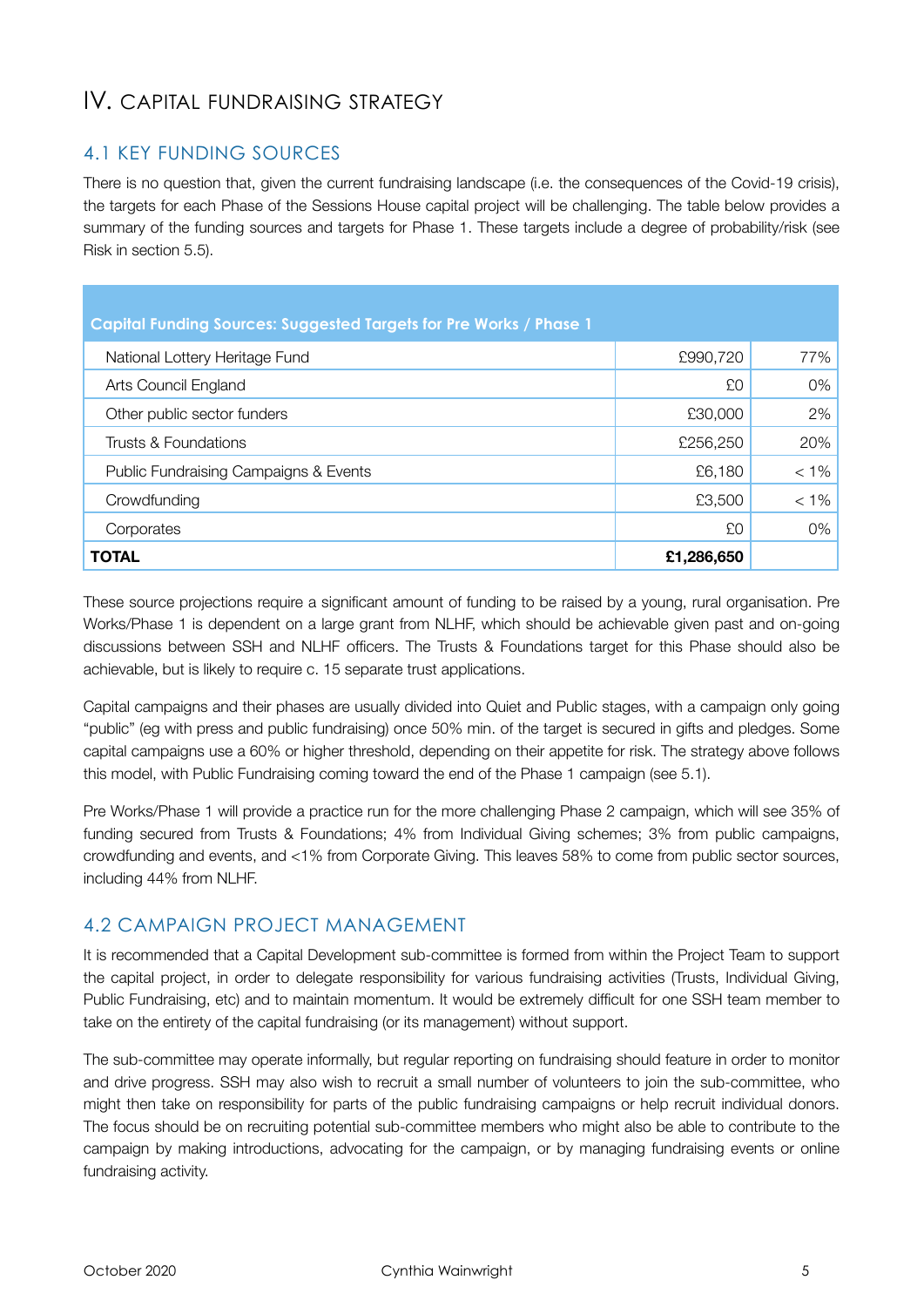# <span id="page-6-0"></span>V. CAPITAL FUNDRAISING: PRE WORKS & PHASE 1

## <span id="page-6-1"></span>5.1 CAMPAIGN FUNDING PLAN

Each Phase of the capital campaign will need to generate and maintain momentum, so that progress with grant applications, individual gift recruitment, and public giving continue to move forward. A phased timetable for reaching clear targets is essential. A more detailed timetable should underpin this (see **Appendix B** for an example).

The suggested funding plan for Phase 1 (below) will assist the SSH Project Team to plan for and monitor progress. The campaign's Quiet phase will run until at least 50% of the target is reached. This will coincide with the award of an NLHF Development grant. The Public phase will involve mass fundraising activity, including an online giving campaign. It should be noted that it is common for NLHF applications to fail at either the Development or Delivery stages simple due to competition ("insufficient funds"). Time should be allowed in both the fundraising and construction schedule for a second or repeat application to NLHF, therefore adding c. 6 months to the plan's Quiet Phase.

| <b>Sessions House: Phase 1 Capital Campaign Illustrative Funding Plan</b> |                                             |                          |            |                                |                                   |
|---------------------------------------------------------------------------|---------------------------------------------|--------------------------|------------|--------------------------------|-----------------------------------|
| Year                                                                      | <b>Source</b>                               | <b>Time</b><br>Needed*   | Amount     | <b>Annual</b><br><b>Target</b> | <b>Cumulative</b><br><b>Total</b> |
| QUIET PHASE                                                               |                                             |                          |            |                                |                                   |
| 2021 (Y1)                                                                 | Development match<br>(Trusts/Public Sector) | 6 months                 | £37,500    |                                |                                   |
|                                                                           | <b>NLHF</b> application<br>(Development)    | $7$ months $\frac{6}{3}$ | £328,500   |                                |                                   |
|                                                                           | Delivery match<br>(Trusts & Foundations)    | 3-8 months               | £123,750   | £489,750                       | £489,750                          |
| 2022 (Y2)                                                                 | <b>NLHF</b> application<br>(Delivery)       | 3 months                 | £662,220   |                                |                                   |
| PUBLIC PHASE                                                              |                                             |                          |            |                                |                                   |
|                                                                           | Public Fundraising                          | 6-9 months               | £6,180     |                                |                                   |
|                                                                           | Delivery match<br>(Trusts & Foundations)    | 3-6 months               | £125,000   |                                |                                   |
|                                                                           | Crowdfunding                                | 3 months                 | £3,500     | £796,900                       | £1,286,650                        |
| <b>TOTAL</b>                                                              |                                             |                          | £1,286,650 |                                |                                   |

\*Time needed from application submission to grant decision; excludes application development § Includes mandatory Expression of Interest submission

# <span id="page-6-2"></span>5.2 PUBLIC SECTOR

#### **CONTEXT**

SSH has been in discussions with NLHF about the potential for a large grant to support its capital transformation of the Sessions House into a community arts and heritage space. Following advice from NLHF staff to phase the capital project and and further advice from heritage sector exports to keep grant requests to NLHF to under £1m, SSH will make a significant grant request for each of the three Phases. SSH has also been in contact with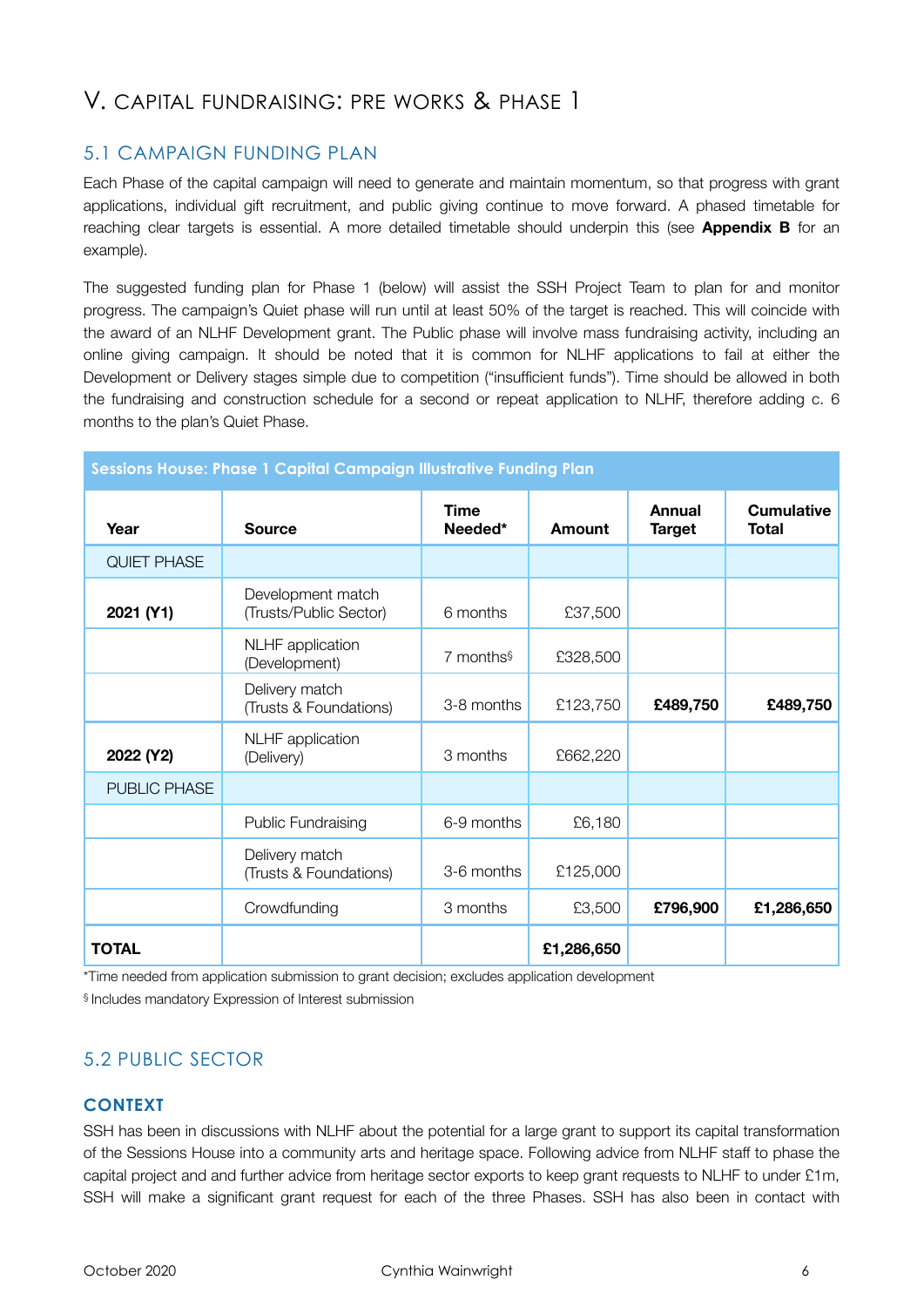Historic England about capital support, and an application to Historic England's grant programme will support Phases 1 and 2.

#### **CASE FOR NEED**

The Sessions House capital project will meet 7 of NLHF's 9 key outcomes, potentially strongly: 1) a wider range of people will be involved in heritage; 2) heritage will in better condition; 3) heritage will be identified and better explained; 4) people will have greater wellbeing; 5) the funded organisation will be more resilient; 6) the local area will be better place to live work or visit; and 7) the local economy will be boosted. It may be possible to demonstrate that it will also meet the outcome that "people will have developed skills" (see also 5.3 Case for Need).

Similarly for Historic England, the Sessions House project should fit with their mission to support the repair of heritage buildings at risk.

#### **STRATEGY**

SSH should plan to make an NLHF grant request of c. 77% of the Phase 1 project total, using funding from HE (at c. £30,000) and charitable trusts and foundations as match. The suggested Development and Delivery grant request targets are based upon capital and activity costs provided SSH, with the Development grant covering the building acquisition and project development costs (including heritage activity planning and some volunteer development). The Delivery grant will cover construction and the full heritage activity programme. Arts-specific activity included within the activity plan will be funded through small ACE National Lottery Project Grants (c. under £15,000 ea.). The timing of the ACE grants will need to be carefully planned to ensure sufficient cash flow.

Applications to both Historic England and NLHF should be planned for early in the capital campaign, preferably with HE funding secured before making the NLHF application. Ideally the schedule should allow for a "secondchance" repeat application to NLHF, in case the first application is rejected due to insufficient funds (allow for two submission deadlines or 6 months for a second application. Trust & Foundation fundraising can carry on regardless).

**Timing**: during Year 1, securing Historic England funding to provide Development match funding for a summer/ autumn NLHF submission, once the fund re-opens following closure to enable Covid-19 emergency grant making.

#### <span id="page-7-0"></span>5.3 CHARITABLE TRUSTS & FOUNDATIONS

#### **CONTEXT**

SSH has been successful in raising viability and early development funding from two specialist charitable trusts – the Architectural Heritage Fund and the Theatres Trust. The organisation will need to significantly increase its capacity for trust fundraising in order to reach the targets needed to support a capital project of this size. Phase 1 will allow SSH to gain experience and develop a track record in this area of fundraising.

#### **CASE FOR NEED**

Prospective trust and foundation donors to SSH's capital campaigns will look for areas of SSH's vision that match their own missions. Like individuals, trusts and foundations can be inspired by visionary projects that deliver quantifiable impact and benefits. For Spilsby, these would include:

- Widening Participation (Arts/Culture) & Community Support
	- the potential for the Sessions House to provide access to live performance and the arts to a rural community
	- a dedicated auditorium space, bringing live performance to the Spilsby catchment area and beyond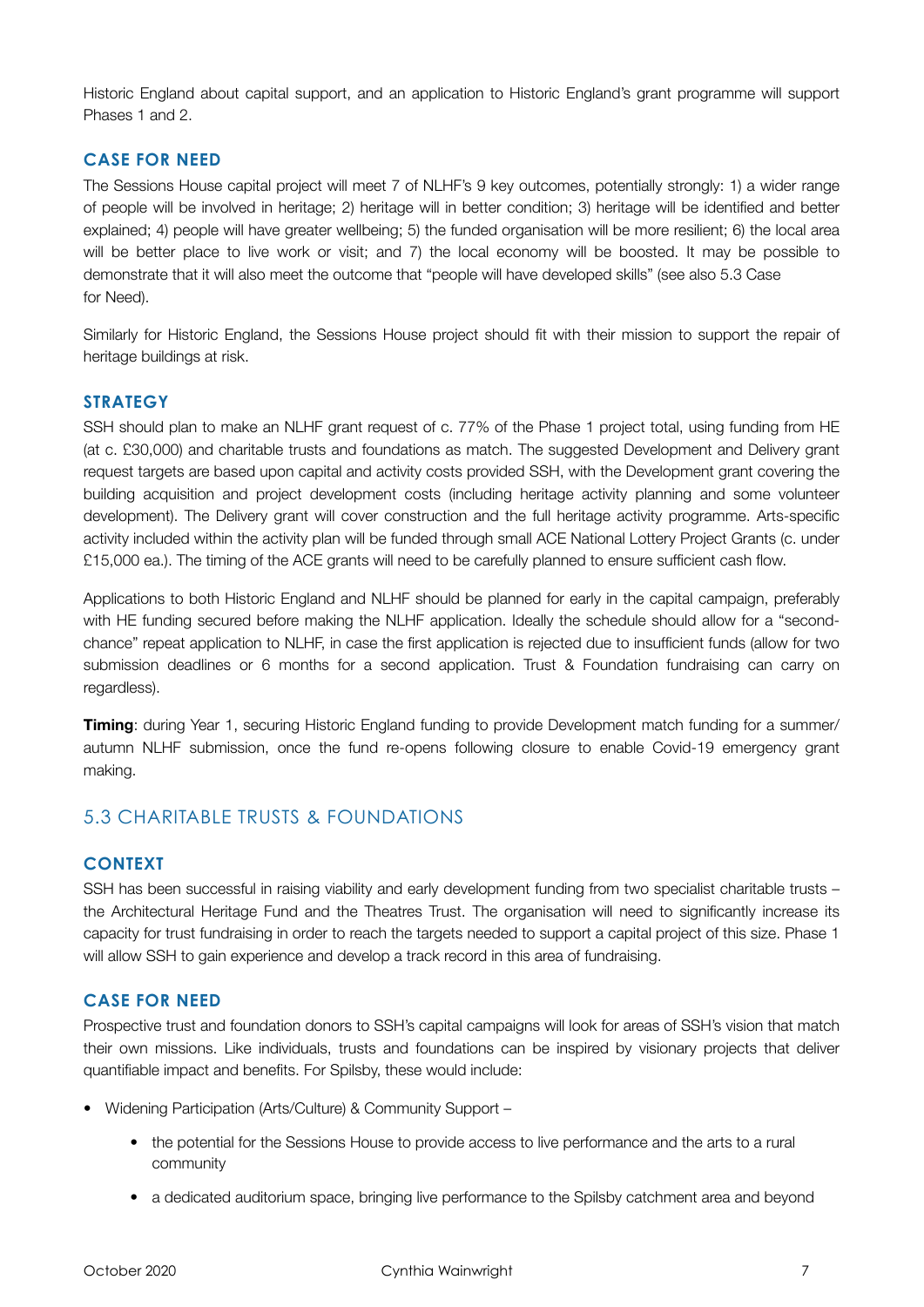- planned participation programmes and activities for a wide section of the community
- wellbeing provision for the locality by providing space for communities to socialise, create and be physically active
- a desire to support professional development and employment opportunities for the region's artists and creatives.
- Heritage & Architectural Interest
	- preserving a local, Grade II-listed landmark, which is currently falling into disrepair
	- bringing a disused, historic space back to life, providing it with a use that benefits the local community and larger region
	- featuring and providing interpretation about the site's various histories from Viking occupation and usage as a courthouse and prison to Spilsby's links to 19th c. explorer Sir John Franklin.

Tailored applications/proposals should be drafted highlighting the relevant points above that match each trust/ foundation's giving criteria.

#### **STRATEGY**

Phase 1 has a target of £256,250 from charitable trusts and foundations, broken down into c. 15 four and fivefigure grants. Grant requests should be determined individually by looking at each trust's past giving to ensure that SSH's requests are realistic and therefore more likely to succeed. It may be possible to reduce the number of grant applications needed by increasing some grant requests, where possible. The grant amounts provided in the table below are indicative of those awarded to similar organisations to SSH. The SSH Project Team should also review the list of prospective trusts and foundations to identify any links they might have to prospective trust staff or trustees. Often with the largest foundations, personal links can make all the difference between an award and a decline. This is especially the case with the Sainsbury Family Trusts (Headley) and other family trusts.

Activity for the trusts fundraising strand will benefit from the development of more detailed plan to underpin it, with a clear timeline and priority list indicating when applications should be submitted. Trust fundraising is likely to be more successful once an NLHF Development grant has been awarded. Generally, both the Garfield Weston and Foyle Foundations prefer to be approached once substantial funding has been secured, so they are best left until toward the end of the capital campaign. An indicative list is provided in **Appendix A.** 

| <b>Phase 1 Trust Source</b>                                                                                 | <b>Target Grant</b><br><b>Amount</b> | <b>Estimated</b><br># of Grants | <b>Total Value</b> | <b>Probability</b> | <b>Projections</b> |
|-------------------------------------------------------------------------------------------------------------|--------------------------------------|---------------------------------|--------------------|--------------------|--------------------|
| Major national trust<br>(eg Garfield Weston Fdn)                                                            | £100,000                             |                                 | £100,000           | 50%                | £50,000            |
| Major national trust (eg Foyle Fdn)                                                                         | £100,000                             |                                 | £100,000           | 75%                | £75,000            |
| Major national trust                                                                                        | £50,000                              |                                 | £50,000            | 75%                | £37,500            |
| Major national trusts (eg Headley Trust)                                                                    | £25,000                              | 2                               | £50,000            | 75%                | £37,500            |
| Specialist heritage trusts & smaller<br>grants from trusts supporting arts &<br>heritage (eg Pilgrim Trust) | £10,000                              | 5                               | £50,000            | 75%                | £37,500            |
| Smaller grants from national & regional<br>trusts supporting the arts & heritage                            | £5,000                               | 5                               | £25,000            | 75%                | £18,750            |
| <b>TOTAL</b>                                                                                                |                                      | 15                              | £375,000           |                    | £256,250           |

**Note**: Probability (or risk) is calculated based on the relative competitiveness of target trusts and foundations only, as SSH has no track record with the suggested trusts.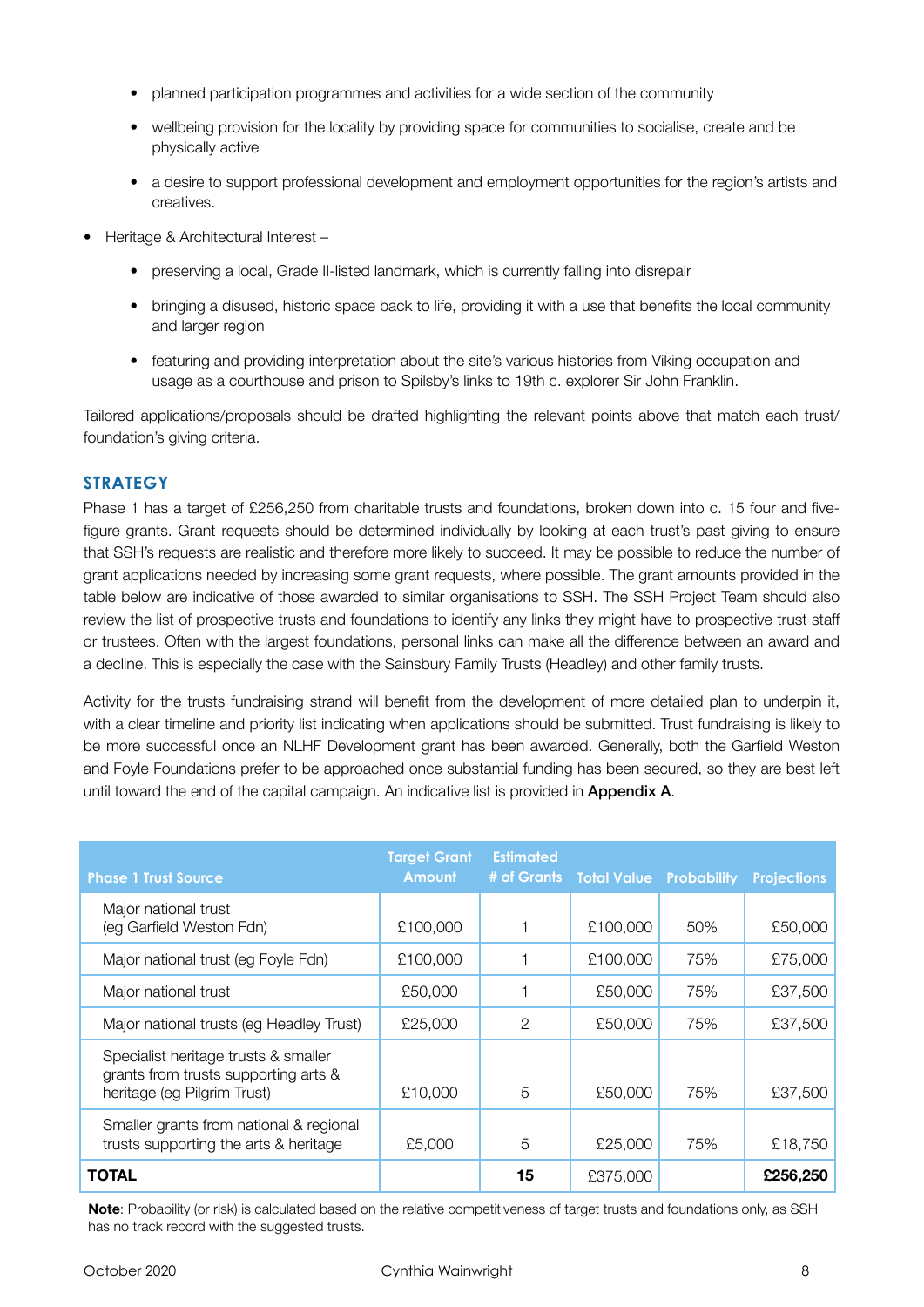**Timing**: securing NLHF Development stage match-funding from the Pilgrim Trust in early Year 1, followed by Delivery match-funding over the course of Years 1 & 2.

### <span id="page-9-0"></span>5.4 PUBLIC FUNDRAISING

#### **CONTEXT**

SSH currently have c. 130 Friends who give £10 p.a. via their membership fees. This is an excellent base on which to build, and these Friends will prove an important source of volunteers and community advocates. Social media followers will also be key here, and SSH has a good base of followers to grow through fundraising (Instagram: 127; Facebook project page: 197; and Facebook main page: 1198).

### **CASE FOR NEED**

Potential donors to the capital campaign are likely to be motivated by SSH's vision for the new space, including:

- the potential for SSH to provide a community hub for the locality, as well as a dedicated arts venue & cinema
- local pride and a desire to see a historic landmark restored
- desire to support cultural excellence in the area.

#### **STRATEGY**

The targets for public giving are "stretch" targets; attainable while making a needed contribution to the capital campaign. This fundraising will also help develop further public support and profile for SSH. Two campaigns are suggested: a traditional public giving campaign supported by digital mailshots and leaflets, and a mop-up crowdfunding campaign. Public giving campaigns should be timed toward the end of the campaign, anytime after the NLHF Delivery grant is secured.

#### **PUBLIC CAMPAIGN**

SSH should utilise its mailing list of Friends and supporters for a targeted public campaign aimed at raising c. half of the £6,000 target. In order to keep costs low, an attractive email campaign that directs donors to SSH's online giving platform could be used. It is recommended that the campaign is featured on the SSH website and all social media channels as well, where campaign leaflets can be downloaded as necessary. If print is required, the cost of the public campaign could be included in the Phase 1 NLHF Development grant request. The other half of the target will rely on SSH recruiting gifts from new donors via profile-raising, making social media activity and regular communications key. A small number of fundraising events could supplement, such as an in-person/ virtual sponsored walk or run, bake sales and/or coffee mornings, a virtual auction or a Facebook live event – all which would be in keeping with the community aspects of the project.

Care should be taken to record all donors' details (in line with Data Protection) so that individual donors can be properly stewarded (see section 5.4) as well as forming the prospect pool for Phase 2's Individual Giving campaign.

#### **CROWDFUNDING**

As SSH's existing donor base is still small, it would be worth considering making the second public campaign a crowdfunding project, as this fundraising method often attracts new donors. Continuous promotion via all social media channels is essential here throughout the campaign, and a short social media plan should be drafted to support this. Crowdfunding differs from traditional philanthropic fundraising by offering a series of rewards tied to gift levels. Rewards that focus on behind-the-scenes activity and special access (eg guided tours for a group of friends, a special reception), are recommended over anything that carries an initial cost outlay (t-shirts). Donated items such as signed CDs or music paraphernalia from well-known artists also make excellent rewards at higher gift levels. Before launching a crowdfunding campaign, it is vital that the cost-benefit of the rewards is fully calculated in order to maximise gift income.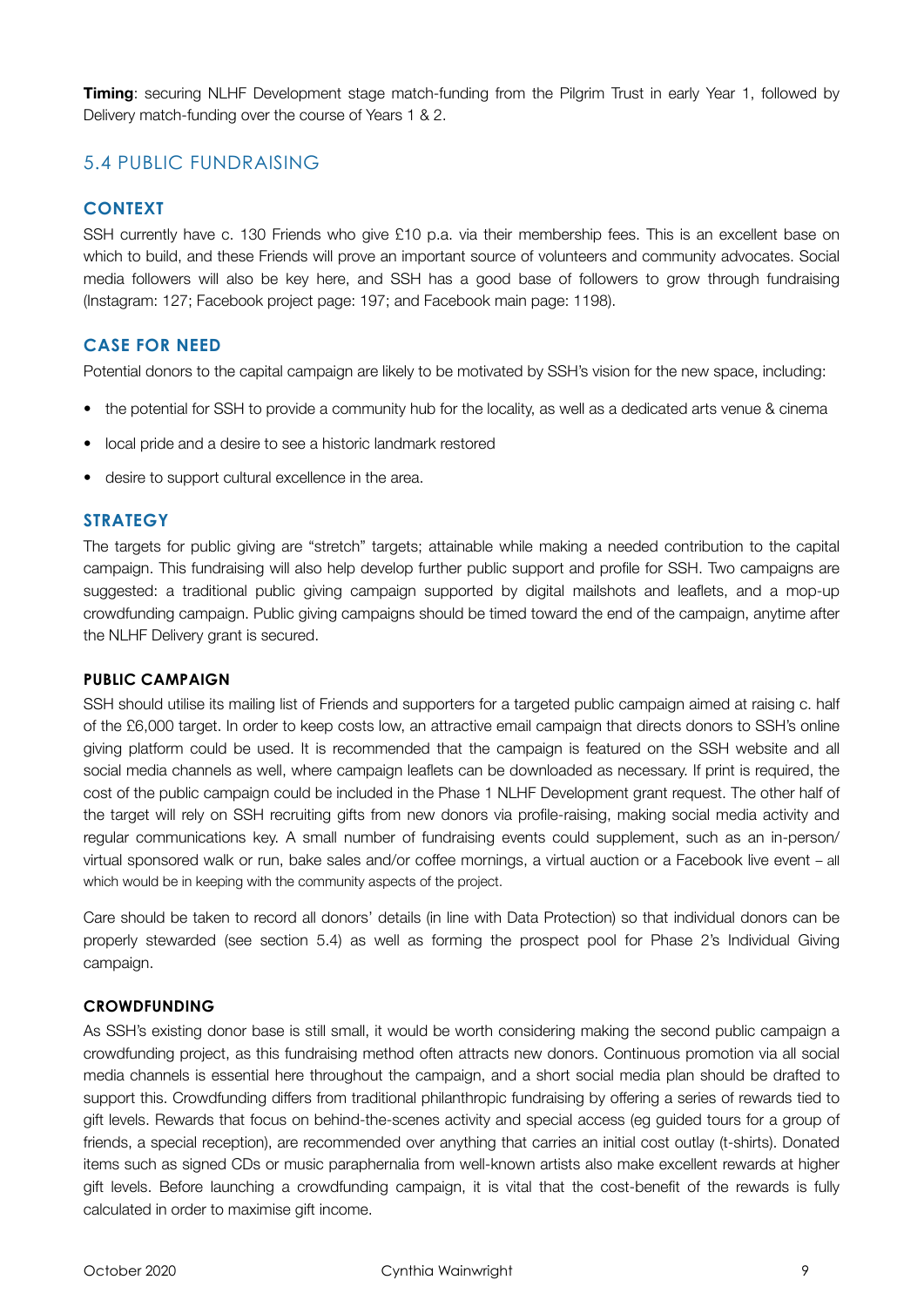JustGiving, Virgin Money Giving and Crowdfunder are all tested online giving options to be considered.

**Timing**: during the Public Phase; Public campaigns to take place during the beginning of Year 2 to take advantage of urgency around NLHF application and momentum around an award; Crowdfunding campaign to take place toward the end of Year 2, as final project push.

### <span id="page-10-0"></span>5.5 STEWARDSHIP

Careful stewarding of capital donors once their gifts have been made will be an essential part of SSH's on-going operational activity. These public sector bodies, trusts and individuals will become SSH's closest supporters and should be looked after accordingly, kept informed of all developments and milestones and invited to key events. They are the most likely groups to support SSH during Phase 2 and beyond. Donors to the public fundraising campaigns should be opted-in to newsletters and capital updates in order to continue to thank them and keep them up to date on progress. By involving donors, SSH is more likely to transform them into stakeholders who will continue to invest in future Phases.

# <span id="page-10-1"></span>5.6 CONSIDERATIONS

#### **RESOURCES**

A sustained capital campaign will require increased fundraising resources for SSH. These will include:

- a significant amount of time from the Project Team, as well as from a Capital Development sub-committee, to manage and implement the campaign
- freelance staff to support the campaign through grant-writing
- volunteers to support individual giving and pubic fundraising campaign/event management
- a database (or high-level spreadsheet at minimum) to process gifts, claim Gift Aid, and monitor progress. This will be essential for Phase 2.

#### **SUPPORTING WORK**

Additional planning has been referred to, including:

- a prospect pool for trusts and a timetable for approaches
- a generic case for need that can be adapted for use with trust applications
- a plan for public giving campaigns, including communications, marketing and benefits.

#### **RISK**

Much of the campaign risk has been identified as Weaknesses and Threats in section 3.2. There is also a risk that the Trusts and Foundations target will not be met, due to the increased competitiveness in the sector. Additional Public or Individual Giving fundraising may be required if this is the case. This risk can also be addressed by:

- developing a list of more prospective trust funders than required (c. 3-5 x as many grants needed)
- classifying and prioritising prospective funders based on relationship and probability of success (i.e. cold/ warm/donor and 10%/50%/75% chance of success), and approaching accordingly
- employing a staggered application timeline, with time for re-applications or additional approaches.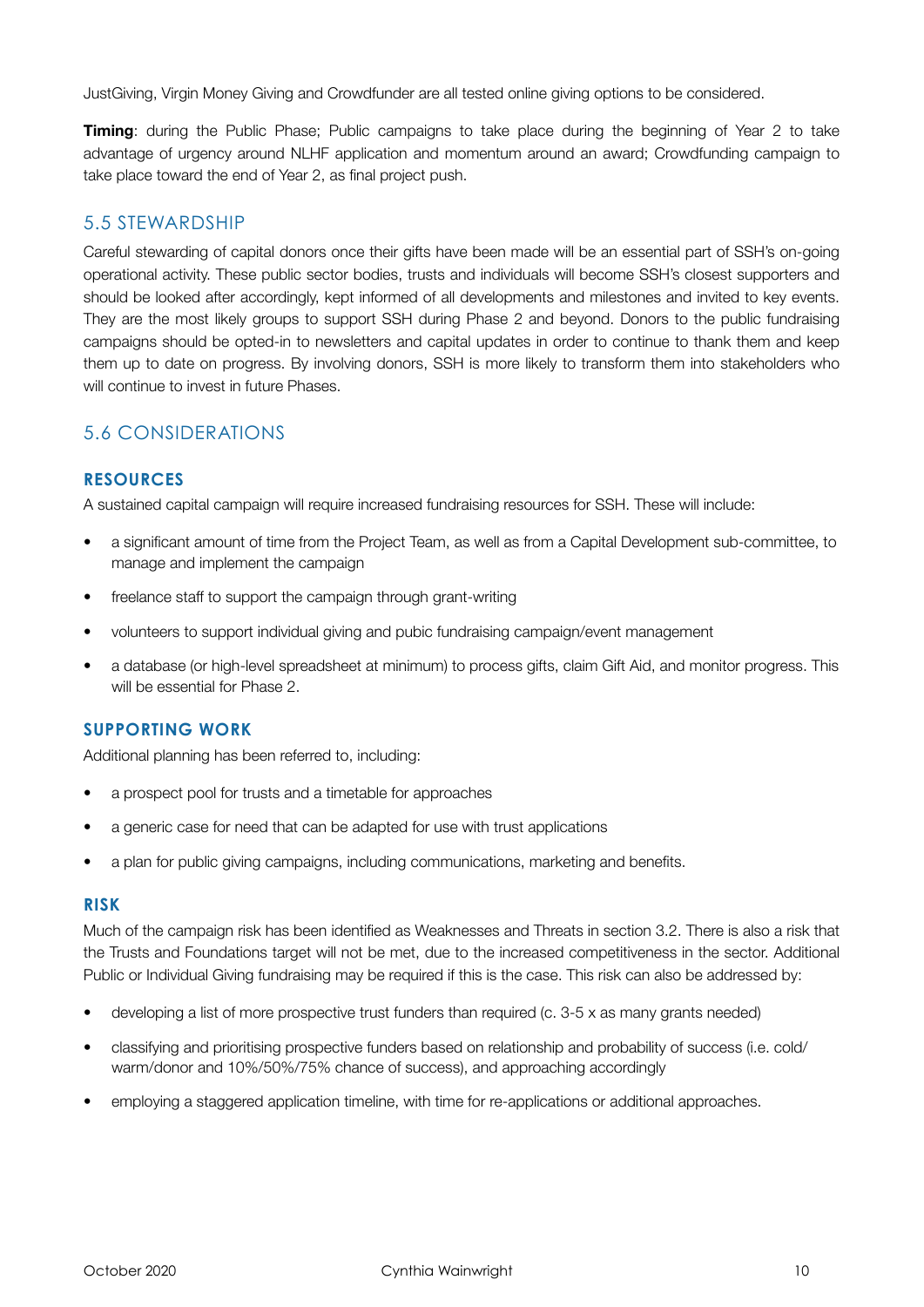# <span id="page-11-0"></span>VI. CAPITAL FUNDRAISING: PHASE 2

### <span id="page-11-1"></span>6.1 HIGH-LEVEL STRATEGY

Phase 2 of the capital project currently carries a project and fundraising total of c. £2.23m, which will complete the bulk of the capital work. The restoration of the historic facade will be left for Phase 3, as this is the most economical plan in terms of the capital work required. The fundraising strategy for Phase 2 will again be challenging, but the experience gained during Phase 1 fundraising will be of tremendous benefit to SSH. It will require a mixed model of public sector, trusts and pubic fundraising, depending on substantial grant requests to both NLHF and ACE to anchor the campaign.

Given the quickly changing funding landscape due to the Covid-19 crisis, the Phase 2 plan below is an example of the funding proportions that might be needed.

| <b>Capital Funding Sources: Suggested Proportions for Phase 2</b> |         |  |  |
|-------------------------------------------------------------------|---------|--|--|
| National Lottery Heritage Fund                                    | 44%     |  |  |
| Arts Council England - Small Capital Grant                        | 12%     |  |  |
| Other public sector funders                                       | 1%      |  |  |
| Trusts & Foundations                                              | 35%     |  |  |
| Individual Giving                                                 | 4%      |  |  |
| Public Fundraising Campaigns & Events                             | 2%      |  |  |
| Crowdfunding                                                      | 1%      |  |  |
| Corporates                                                        | $< 1\%$ |  |  |

#### **PUBLIC SECTOR**

By securing a major grant from NLHF and delivering a successful Phase 1 project, SSH will be in a good position to secure a similarly sized grant for Phase 2. It will be important for SSH to work closely with the regional NLHF office to shape the project and determine the best time for an application.

A significant application to ACE's Small Capital Grants programme will also be needed, in the region of £250,000- £275,000. It will be essential that SSH cultivates a good relationship with the regional ACE office, and via its Project Grants during Phase 1, in order to lay the foundation for a successful Capital Grants application. A second application to Historic England will supplement public sector funding, while also lending additional credibility to the project overall.

#### **CHARITABLE TRUSTS & FOUNDATIONS**

Phase 2 will depend on a sizeable proportion of funding from private sources. The largest segment of this will need to come from Trusts & Foundations, including repeat applications to the Garfield Weston and Foyle Foundations for six-figure amounts, as well to the Wolfson Foundation. Wolfson Foundation applications are made as a two stage process, with the second stage requiring 50% of the project target to be secured before the application can be submitted. It is therefore best left until the latter stages of the campaign. Sufficient time will be needed to raise the required funding from Trusts & Foundations, and it is recommended that a detailed plan is developed to support this area of fundraising.

#### NAMING

Some foundations such as the Wolfson and Garfield Weston Foundation appreciate the opportunity (or firstrefusal) to name a space within the building, which is appropriate for gifts at these levels. It would be worth considering which spaces might be used for naming opportunities, bearing in mind that SSH might wish to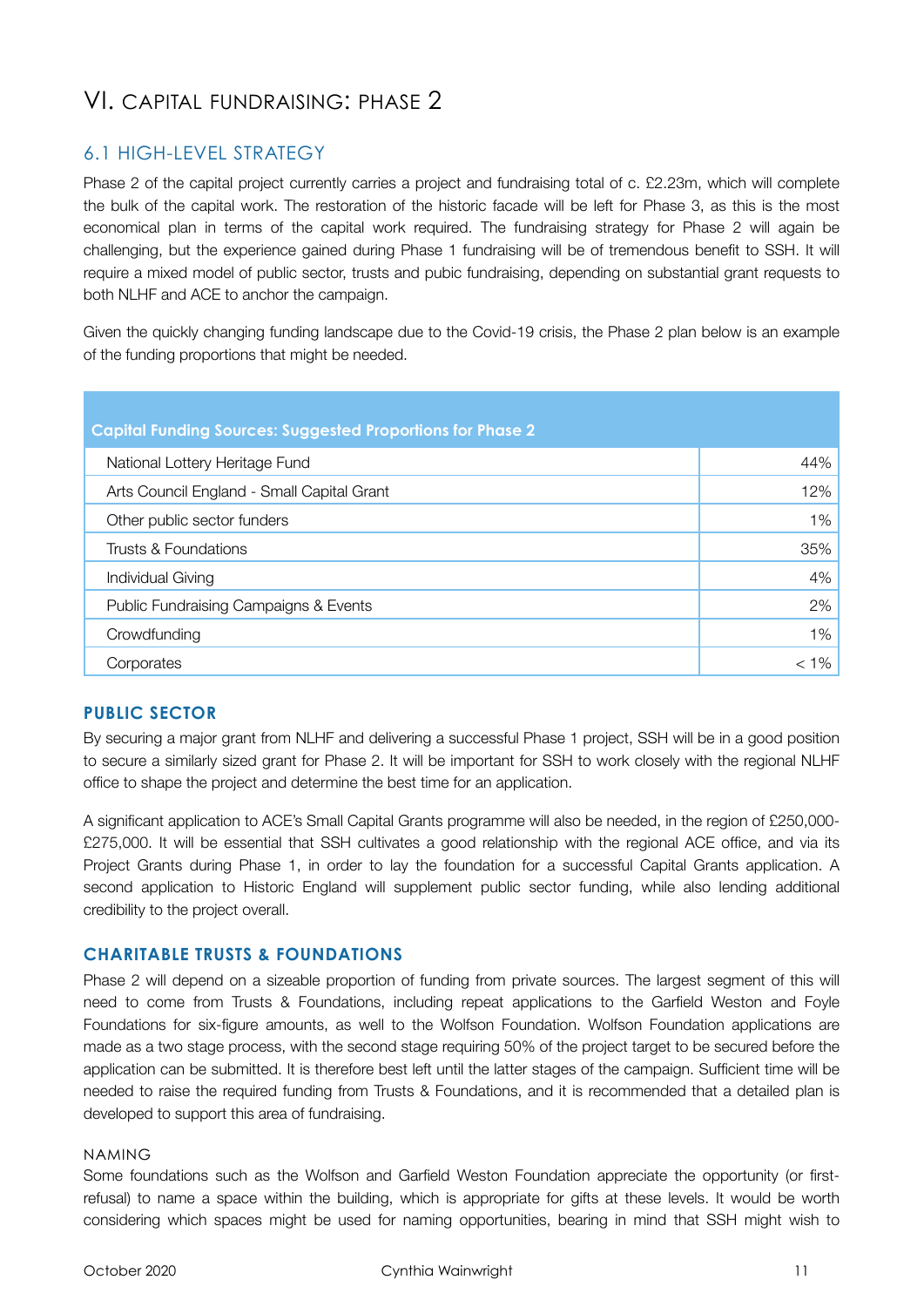reserve the naming of premier spaces for future fundraising needs. Once a space is named, it should be honoured as such for c. 20-25 years hence, so thought should be given this.

#### **INDIVIDUAL GIVING**

SSH has already established a track record of fundraising from individuals, both through its Friends scheme and one-off donations. The Phase 2 campaign will give SSH the opportunity to build on this base by:

- developing an individual scheme at three levels (**Benefactors**, **Founders Circle** and **Founding Patrons**)
- developing and launching two public fundraising campaigns (**Sponsor a Seat** and **Buy a Brick**)

Each of these campaign strands will benefit from the development of a more detailed plan to support it, with a timeline of tasks and milestones. Even at 4%, the Individual Giving target is ambitious but necessary if in order to reach the Phase 2 target.

#### CAPITAL GROUPS

Capital campaigns can often inspire one-off gifts at levels higher than would be the case from an operational appeal; the tangibility and defined end point of a capital project are compelling. By offering three recognition levels, a range of potential donors can be attracted. Suggested levels are £5,000 (Benefactors), £2,500 (Founders Circle) and £1,000 (Founding Patrons). **Benefactors** and **Founders Circle** donors should be recruited as early as possible during the campaign (eg late Quiet Phase), with **Founding Patrons** launched during the Public Phase. This will discourage donors making the lowest level gift at early stages.

Capital donors will become SSH's best advocates and ambassadors and should be kept closely involved via regular, personalised communications and invitations to all events or launches. The Capital Development subcommittee members could provide support with this. In time (c. 2-3 years), these donors could be solicited for additional gifts or recruited as members of an annual Patrons scheme, which will provide unrestricted programme and operations funding. In the event of an annual Patrons scheme being created in the future, advice should be sought regarding VAT and membership subscriptions. Standard practice is to separate the "benefits" elements (e.g. events, dinners, catalogues) that attract VAT and the donation element, so that tax payment and gift aid claims can be streamlined. Capital groups should be exempt from this.

#### SPONSOR A SEAT & BUY A BRICK

'Sponsor a Seat' and 'Buy a Brick' campaigns are a tried and tested method of raising funds from the public for capital campaigns. Gift tiers are often in the low hundreds and are acknowledged with an inscribed name (usually physically) in a prominent place within the new space. These can take various forms including: walls, plaques, walkways, seats, glass barriers and LED ticker tape displays. The most attractive have a synergy with the organisation's mission such as YSP's "Walk of Art 2", which raised £99,335 toward its capital campaign. Similarly to the gallery's first 'buy-a-brick' campaign – whereby donors have their names incorporated into a permanent legacy – acknowledgment takes the form of a bespoke iron walkway to be installed near the new Weston visitors' centre. Others, such as the Lyric Hammersmith, have achieved this digitally.

In SSH's case, seat plaques and actual bricks would fit with the campaign very well. Sponsor a Seat gift levels from £250 per person or £500 for family and Buy a Brick levels at £100 (individual) and £150 (family) would offer a good range of donation options. A local artist could be approached to provide a design for the plaque and brick inscriptions, or for a comprehensive donor board for the entire campaign. These two campaigns are best launched during the Public Phase.

#### STEWARDSHIP

As with Public fundraising during Phase 1, stewardship must be incorporated into all aspects of the Individual Giving campaigns. A complete stewardship plan for each gift level and capital group will need to be drafted and implemented as soon as gift solicitations begin. This will streamline the process and help ensure that donors are thanked and acknowledged accordingly.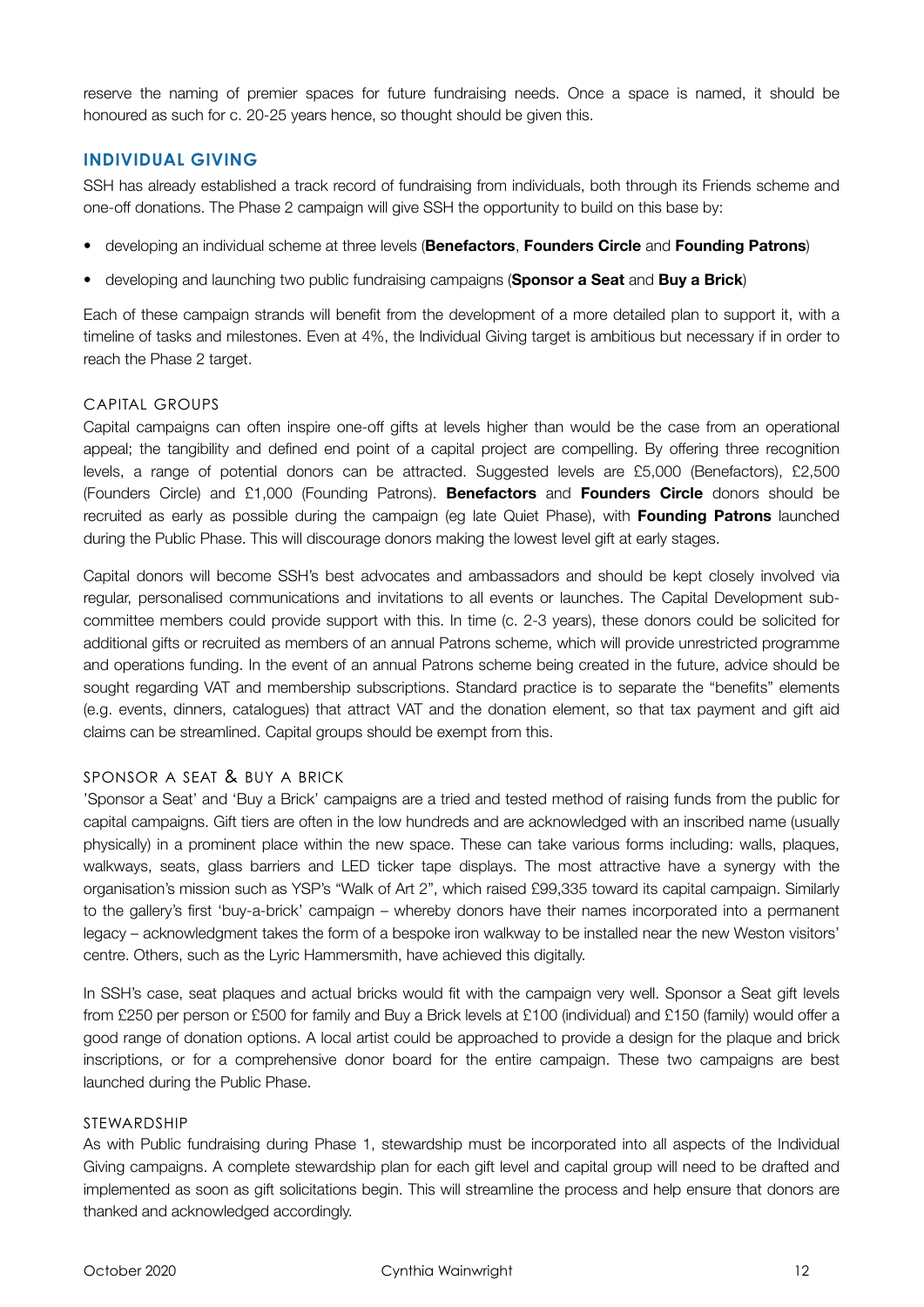#### **MASS GIVING: PUBLIC FUNDRAISING, CROWDFUNDING & EVENTS**

Mass giving campaigns in the form of public appeals, fundraising events and crowdfunding will be needed to supplement the larger capital fundraising efforts. Public appeals and crowdfunding could be run twice each, potentially over two years (one per year), using different milestones to provide urgency and incentive, such as matching an NLHF Delivery grant request or supplying the last push toward the end of the campaign. Each of the campaigns below will need to be supported by coordinated marketing and communications support (e.g. press releases, marketing materials).

It is strongly recommended that a fundraising database is used to manage these mass giving campaigns, if one has not been employed during Individual Giving fundraising. Target gift numbers will need to be higher than in Phase 1, and a database will make managing gift processing, Gift Aid, stewardship and communication much easier. There are an increasing number of cloud-based options, such as Donorfy and Beacon, aimed at small organisations, which are relatively inexpensive and user-friendly. However inexpensive does not equal free, and cost benefits will need to be considered. External advice is highly recommended.

#### **CORPORATE GIVING**

Due to the significant fundraising target required by the SSH project, some form of corporate support is suggested as an option for securing a proportion of the target. A one-off, small corporate supporters club, at c. £500-£1,000 per business, could bring together and encourage support for Phase 2.

Corporate giving is as much motivated by the opportunity to raise a business' profile as it is to support the community. Depending on the benefits provided, these types of gifts can qualify as sponsorship, which attracts VAT. In these cases, the corporate gift should include VAT on top of the donation.

Basic acknowledgement as follows should be exempt, but advice should be sought prior to developing a corporate giving scheme in order to ensure that any VAT liability is clear:

- invitations to launch events prior to public opening
- acknowledgement of corporate support on the website, donor board and printed material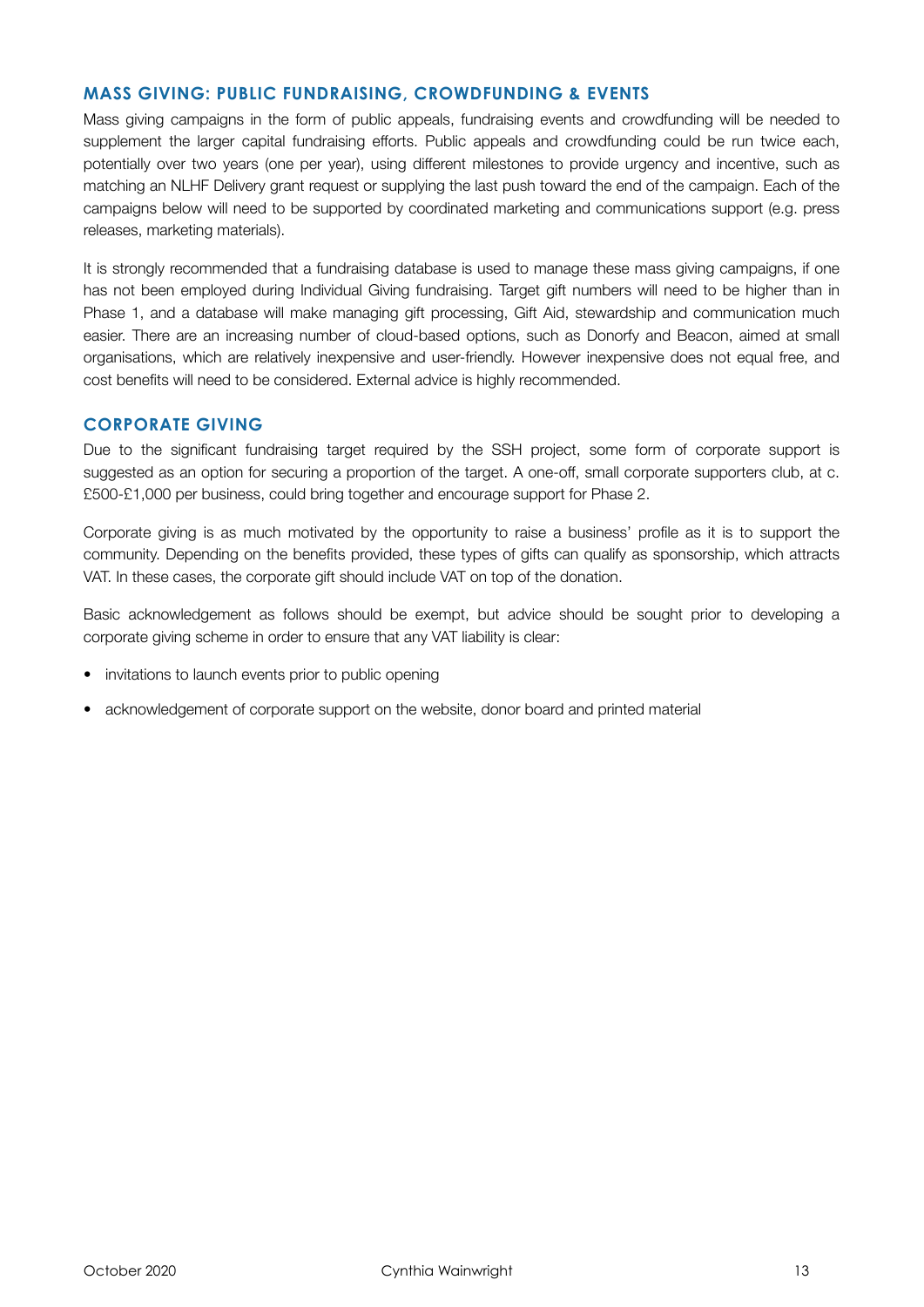# <span id="page-14-0"></span>APPENDIX A: TRUSTS & FOUNDATIONS FOR PHASE 1

Some of the key trusts and foundations that should be approached are included here. This is not an exhaustive list, and it would benefit from further research using either the Directory for Social Change or Funding Central resources and databases.

#### **Grant Targets of c. £100,000**

Foyle Foundation

Garfield Weston Foundation

#### **Grant Targets of c. £25,000-£50,000**

Majorie Bjornson Foundation

Headley Trust (Sainsbury Family Charitable Trusts)

#### **Grant Targets of c. £10,000**

Beaverbrook Foundation

Pilgrim Trust

#### **Grant Targets of c. £5,000**

Grocer's Charity

John Coates Charitable Trust

Leche Trust

Waynflete Charitable Trust

#### **Trusts & Foundations to be reserved for Phase 2**

Wolfson Foundation (six-figure request) Liz & Terry Bramall Foundation (five to six-figure request) 29th May 1961 Charitable Trust (five-figure request) Steel Charitable Trust (five-figure request)